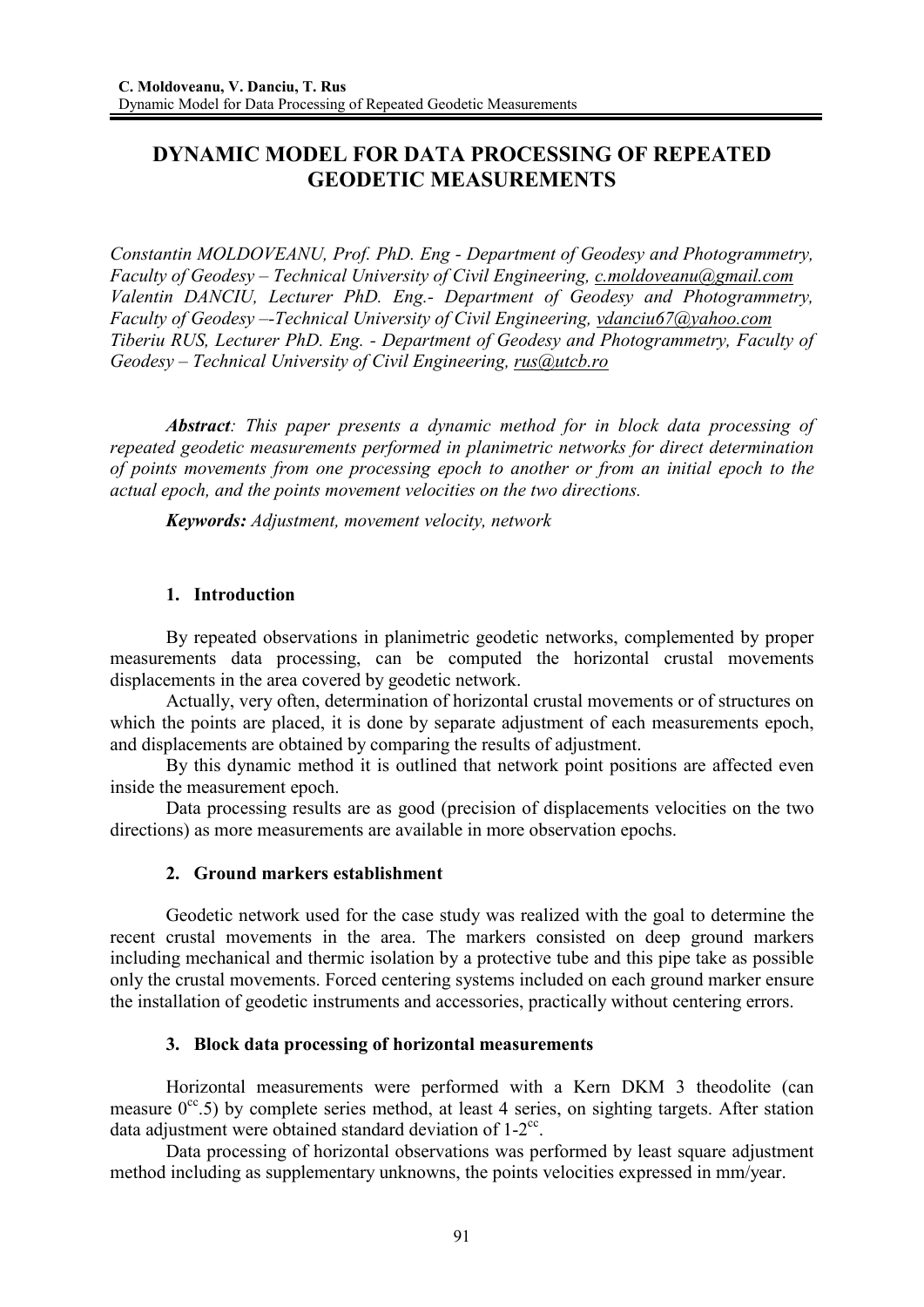A first step in formulation of functional-stochastic model was the setting of corrections equations. As we consider that the performance of all geodetic observations at one epoch covers usually a longer time interval, we assume that the network point positions are influenced just in this time interval by crustal movements. This hypothesis requires the introduction of supplementary unknowns, abbreviated  $\dot{X}_P$  and  $\dot{Y}_P$ , representing the projections of *P* site velocity on the correspondent directions:

$$
\dot{X}_P = \left(\frac{dX}{dt}\right)_P; \quad \dot{Y}_P = \left(\frac{dY}{dt}\right)_P
$$
\n(1)

The time interval necessary for performing a single geodetic observation it is much short than the time interval necessary for performing of all geodetic observations in the network, and we can assume a measurement moment  $t_i$  for each observation included in the processing model.

Therefore,  $\tilde{X}_P^i$ ,  $\tilde{Y}_P^i$  coordinates of point *P* at an observing moment  $t_i$ , affected only by his displacement velocity can be written as:

$$
\tilde{X}_P^i = X_P'^I + dX_P + \Delta t_{I-i} \dot{X}_P \n\tilde{Y}_P^i = Y_P'^I + dY_P + \Delta t_{I-i} \dot{Y}_P
$$
\n(2)

with  $X_P^{\prime I}$ ,  $Y_P^{\prime I}$  provisional coordinates of *P* point, at the initial moment  $t_I$  and (Fig. 1):

$$
X_P^I = X_P^I + dX_P
$$
  
\n
$$
Y_P^I = Y_P^I + dY_P
$$
  
\n
$$
\Delta t_{I-i} = t_i - t_I
$$
\n(3)



Fig. 1. Time series of *X* coordinate of point *P*. 1- real time series , 2-linearized variation (in the sense of least squares),  $\tilde{v}$  - random variation

Equations (3) express the real situation of  $P$  point movements, only for short time intervals. For a model of such movements for longer time intervals, when the linear movement hypothesis cannot be accepted, will be necessary to introduce for the same point more unknowns as those from equation (2), between the measurement epochs I, II, III etc. It needs to be clear distinguished between real coordinate variation in time and the variation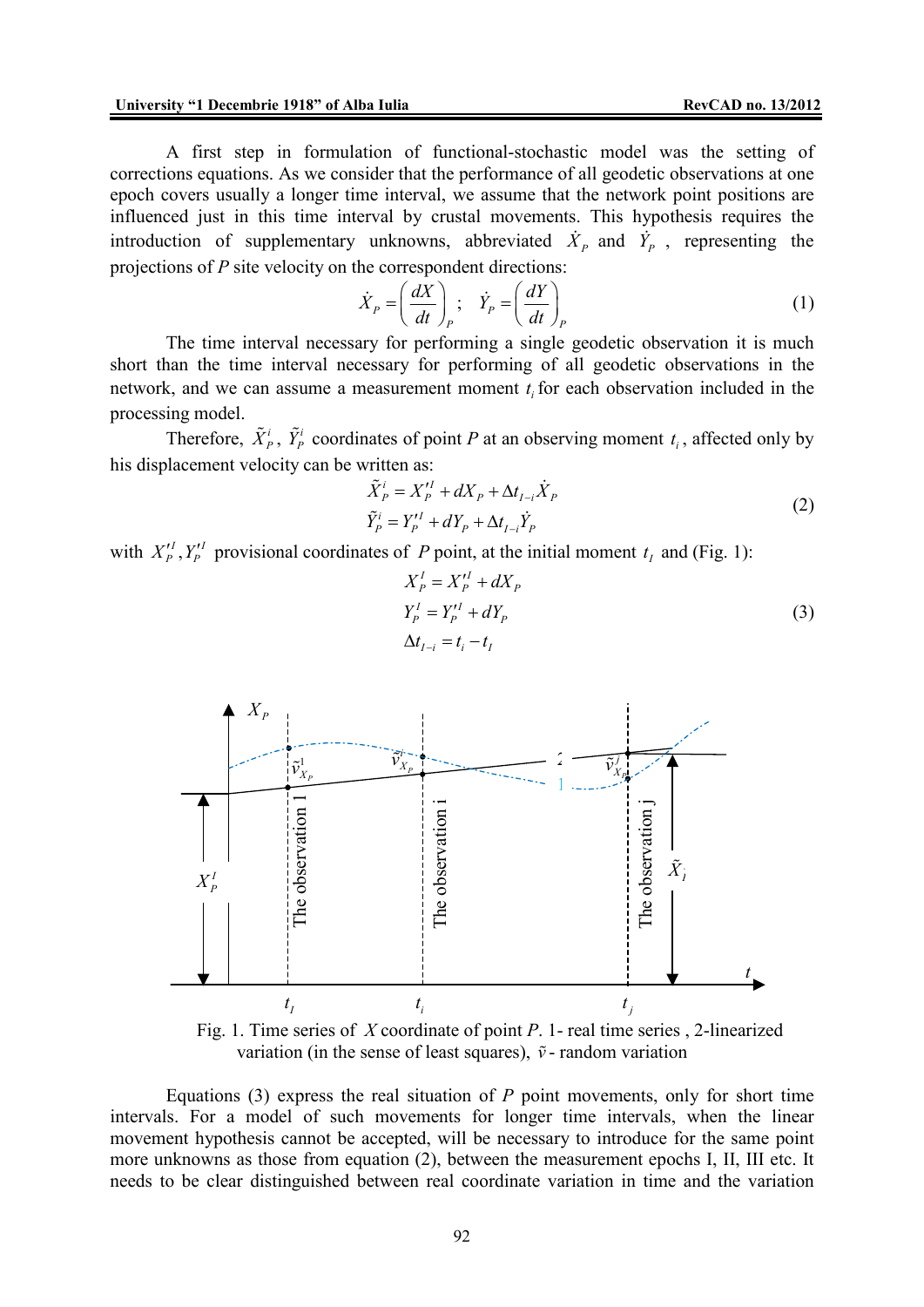obtained by computation (Fig.1) with the  $\tilde{v}$  difference between them. These differences have a random character when a correct functional-stochastic model it is realized and the measurements have a high level of precision.

E. Jacobs developed a functional-stochastic model including constant movements velocities (partial or total) for the hole time interval and neglecting the  $\tilde{v}$  corrections:

$$
\dot{X}_P^{I-H} = \dot{X}_P^{II-HI} = \dot{X}_P^{III-HI} = \dot{X}_P; \quad \tilde{v}_{X_P} = 0
$$
\n
$$
\dot{Y}_P^{I-H} = \dot{Y}_P^{II-HI} = \dot{Y}_P^{III-HI} = \dot{Y}_P; \quad \tilde{v}_{X_P} = 0
$$
\n(4)

This functional-stochastic model was accepted in this paper, too.

#### **Correction equation forms**

We consider two new points (Fig.2) from the geodetic network with a direct connection (with horizontal directions observed). Provisional position of these points it is expressed by provisional coordinates marked with superscript <sup>°</sup> (zero).

The most probable position of these points at actual epoch it is done by adjusted coordinates marked with superscript<sup>a</sup>. In the adjustment process will be determined corrections added to the provisional coordinates and will be obtained the adjusted coordinates:

$$
X_i^a = X_i^o + dx_i^a + \Delta t_{I-a} \dot{X}_i; \quad X_j^a = X_j^o + dx_j^a + \Delta t_{I-a} \dot{X}_j
$$
  
\n
$$
Y_i^a = Y_i^o + dy_i^a + \Delta t_{I-a} \dot{X}_i; \quad Y_i^a = Y_i^o + dy_i^a + \Delta t_{I-a} \dot{X}_i
$$
\n(5)

with *I* – initial epoch, considered as measurements origin;  $\Delta t_{I-a}$  difference in time between the actual epoch and the initial epoch.



Fig. 2. Orientation variation function of plane coordinates variation

By differentiation of equation who describes the orientation tangent between the two points and by use of following equations: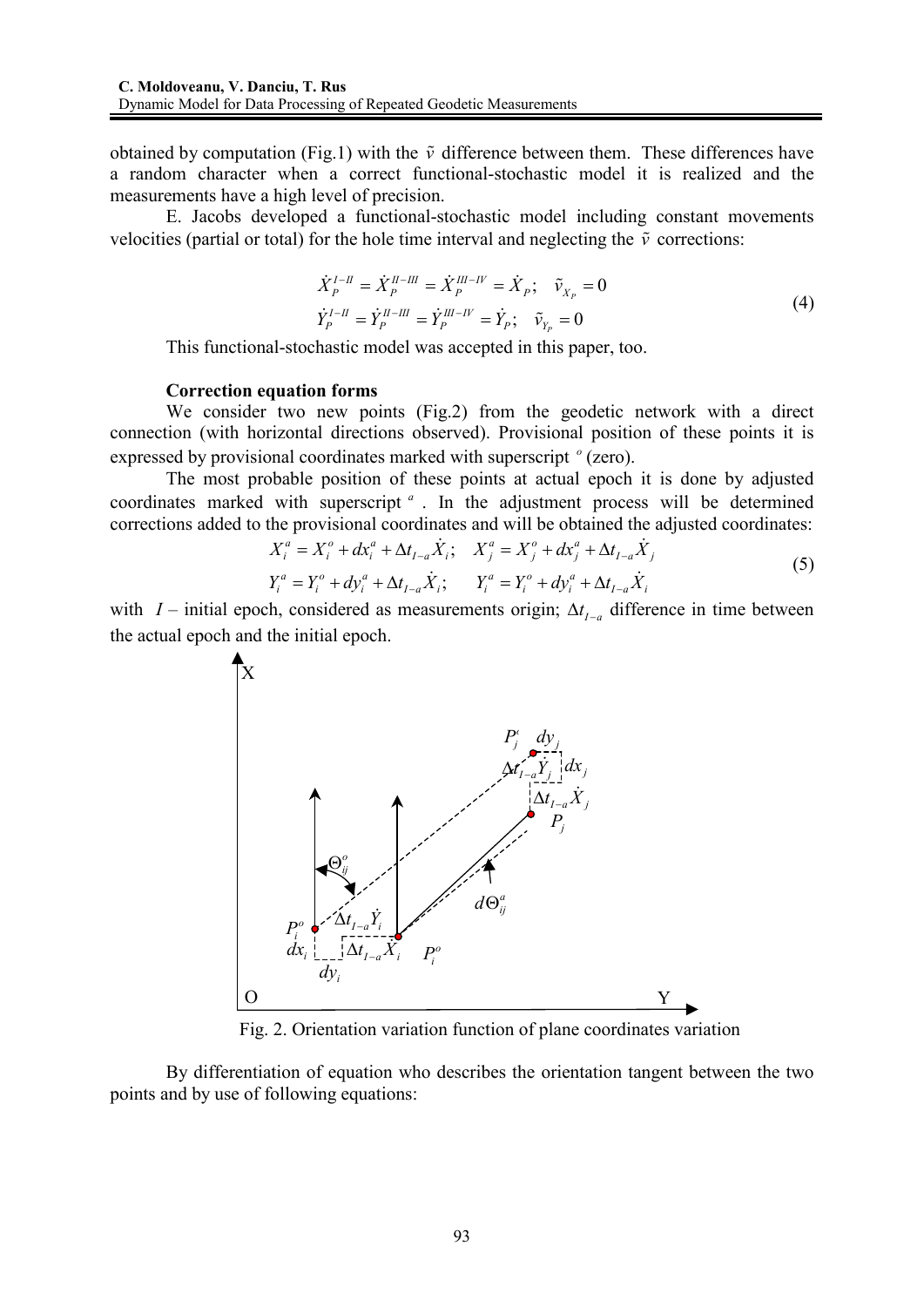$$
a_{ij} = -\rho^{cc} \frac{\sin \Theta_{ij}^o}{D_{ij}^o}
$$
  
\n
$$
b_{ij} = \rho^{cc} \frac{\cos \Theta_{ij}^o}{D_{ij}^o} ,
$$
  
\n
$$
A_{ij} = a_{ij} \Delta t_{I-a}
$$
  
\n
$$
B_{ij} = b_{ij} \Delta t_{I-a}
$$
  
\n(6)

it is obtained the following general form of the orientation variation function of plane coordinates variation:

$$
\left(d\Theta_{ij}^{a}\right)^{cc} = a_{ij}dx_{j}^{a} + b_{ij}dy_{j}^{a} - a_{ij}dx_{i}^{a} - b_{ij}dy_{i}^{a} + A_{ij}\dot{X}_{j} + B_{ij}\dot{Y}_{j} - A_{ij}\dot{X}_{i} - B_{ij}\dot{Y}_{i}
$$
(7)

In a point  $\mu$ <sup>"</sup> for the observed direction towards  $\mu$ <sup>"</sup> point, after adjustment, the following equation should be accomplished:

$$
\alpha_{ij}^l = -Z_i + \Theta_{ij} \tag{8}
$$

with  $\alpha_{ij}$  adjusted horizontal direction,  $Z_i$  angle of orientation of the station,  $\Theta_{ij}$  the most probable (adjusted) value of orientation between the two points.

In the previous equation there are considered the known values and the values obtained by adjustment, the general form of the correction equation for a horizontal direction will be:

$$
\left(v_{ij}^a\right)^{cc} = -dZ_i^a + d\Theta_{ij}^a + l_{ij}^a, \text{unde} \quad l_{ij}^a = \left(\Theta_{ij}^o - \left(\alpha_{ij}^*\right)^a\right) - \left(Z_i^o\right)^a \tag{9}
$$

In the matrix formulation of the data adjustment by least square method, first the correction equations linear system it is assumed as follows:

$$
v = Ax + l \tag{10}
$$

The most probable values of unknowns are obtained by least square method as follows:

$$
x = -N^{-1}A^T Pl \tag{11}
$$

For the precisions there are computed the following elements:

 $\triangleright$  Standard deviation of unit weight:

$$
s_o = \pm \sqrt{\frac{[pvv]}{m-n}}\tag{12}
$$

with *m* representing the total number of observations from the geodetic network in the measurement epochs, and *n* is the total number of unknowns involved in the model.

 $\triangleright$  Standard deviation of unknowns for coordinate differences:

$$
s_{dx_i} = s_o \sqrt{Q_{XX_i}}
$$
  
\n
$$
s_{dy_i} = s_o \sqrt{Q_{YY_i}}
$$
\n(13)

 $\triangleright$  Standard deviation of point velocities:

$$
s_{\dot{x}_i} = s_o \sqrt{Q_{\dot{x}\dot{x}_i}}
$$
  
\n
$$
s_{\dot{x}_i} = s_o \sqrt{Q_{\dot{x}\dot{x}_i}}
$$
\n(14)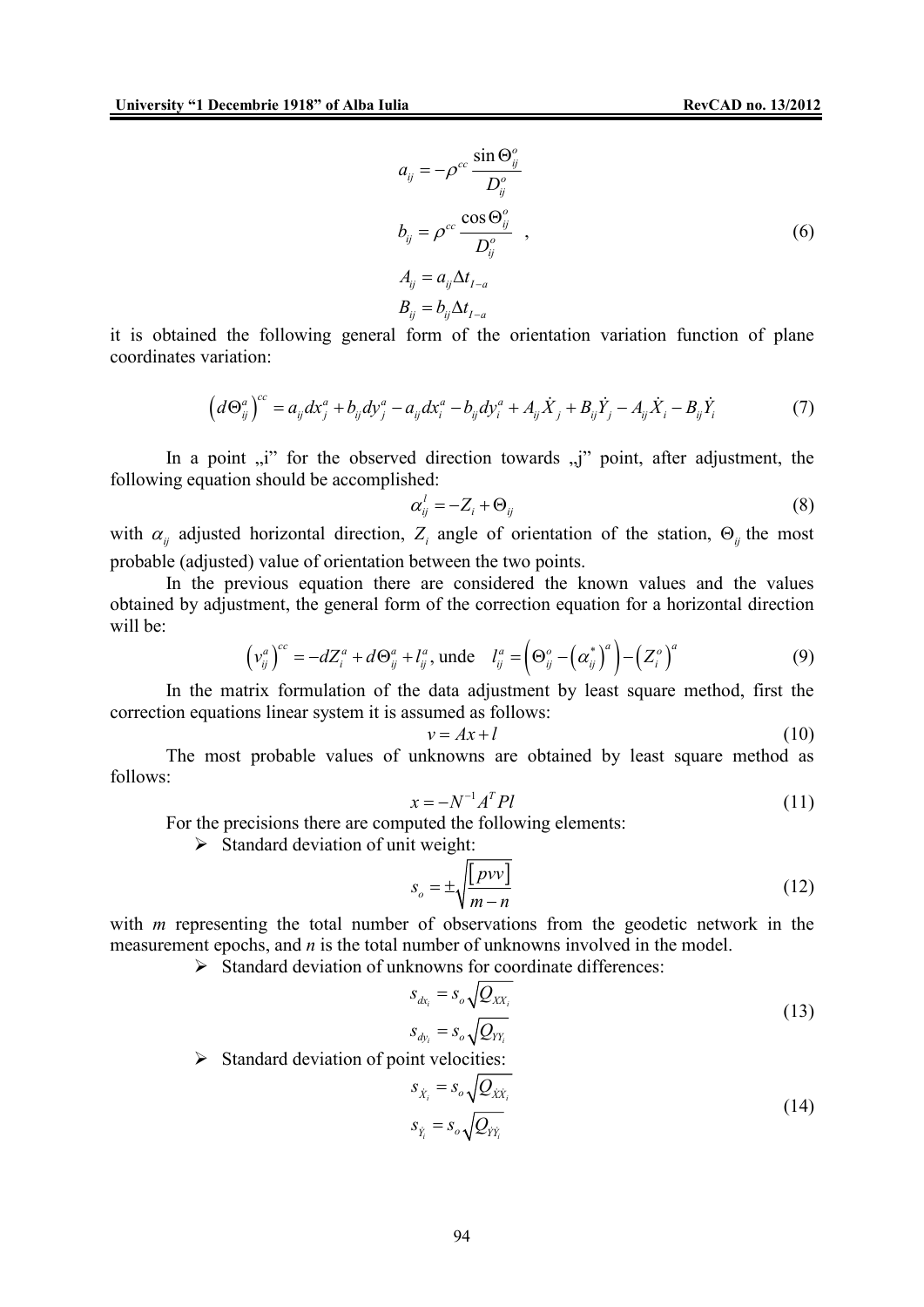$\triangleright$  Standard deviation of point positions:

$$
s_{X_i} = s_o \sqrt{Q_{FF}^{X_i}}; \quad Q_{FF}^{X_i} = Q_{XX_i} + \Delta t_{I-a}^2 Q_{XX_i} + 2\Delta t_{I-a} Q_{XX_i}
$$
  
\n
$$
s_{Y_i} = s_o \sqrt{Q_{FF}^{Y_i}}; \quad Q_{FF}^{Y_i} = Q_{YY_i} + \Delta t_{I-a}^2 Q_{YY_i} + 2\Delta t_{I-a} Q_{YY_i}
$$
\n(15)

 $\triangleright$  Standard deviation of movements:

$$
s_{\Delta X_i} = s_o \sqrt{Q_{\dot{X}\dot{X}_i}} \cdot \Delta t_{I-a}
$$
  
\n
$$
s_{\Delta Y_i} = s_o \sqrt{Q_{\dot{Y}\dot{Y}_i}} \cdot \Delta t_{I-a}
$$
\n(16)

with  $Q = N^{-1}$ .

## **4. Case study**

For the case study a geodetic network was considered including 12 points with two of them supposed fixed  $(Fig.3)$ 



Fig. 3. Geodetic network sketch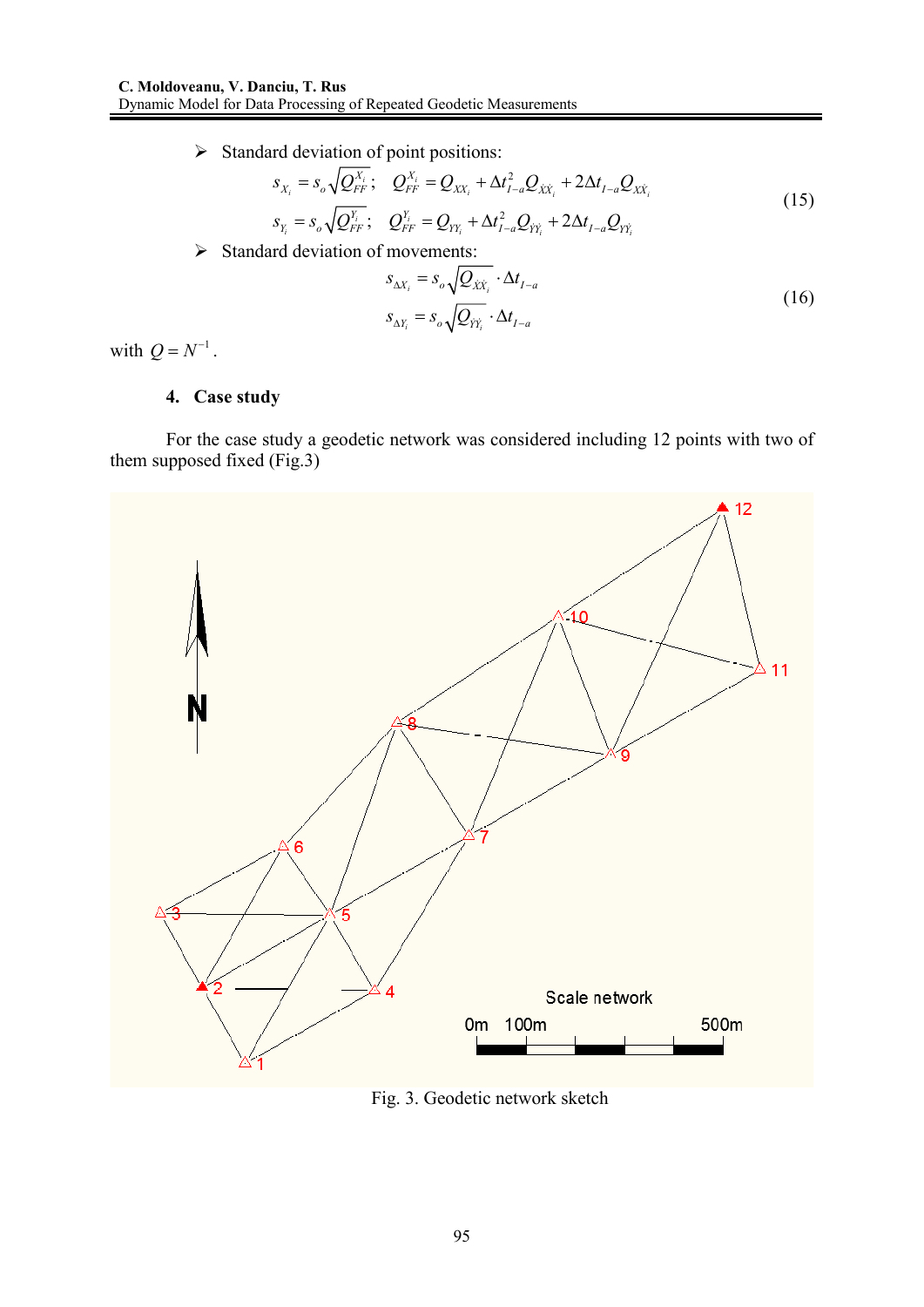In the position of *P* point situated on the terrestrial surface can be determined by geodetic methods, with "a posteriori" standard deviation  $s_p$ , a point displacement  $\Delta D_p$ between the two measurement epochs, can be considered, only when:

$$
\left|\Delta D_{P}\right| > t_{s}\left|s_{P}\right| \tag{17}
$$

with coefficient  $t_s$  (2.008 for the case study) dependent of statistic reliability *S* (usually 95%) and the number of supplementary equations  $f(52)$  in the case study) existing on the geodetic network on the two observation epochs.

After data processing, the results are statistically analyzed for an improvement of functional-stochastic model and after, a new data processing can be performed.

For the improvement of model structure, it is analyzed the ratio between the unknown and his standard deviation:

$$
t_k = x_i / s_{x_i} \tag{18}
$$

If this value it is lower than  $t_s$  value from  $\alpha_s$ Student" table, it can be removed in the future from the data processing model with the assumption that the movement can be due to the measurement errors.

After statistical analysis, according to previous steps, the points 4 and 6 were determined with a significant movement on X direction, and point 3 on Y direction. The values obtained are presented in table 1.

| Point | Movements on X  |                      | $t_{k}$ | Movements on Y  |                     |         |
|-------|-----------------|----------------------|---------|-----------------|---------------------|---------|
|       | $\Delta X$ [mm] | $s_{\Lambda X}$ [mm] |         | $\Delta Y$ [mm] | $s_{\Delta Y}$ [mm] | $t_{k}$ |
|       | $-3.0$          | 2                    | 1.51    | $-0.9$          |                     | 0.52    |
| 3     | $-3.5$          | $\overline{2}$       | 1.72    | $-3.3$          |                     | 3.28    |
|       | $-2.0$          |                      | 2.02    | $-5.1$          | 3                   | 1.70    |
| 5     | $-3.5$          | $\overline{2}$       | 1.76    | $-3.1$          | $\overline{2}$      | 1.56    |
| 6     | $-4.2$          | $\mathbf 2$          | 2.09    | $-1.9$          | $\overline{2}$      | 0.97    |
| 7     | 3.7             | 3                    | 1.23    | 1.6             | 3                   | 0.52    |
| 8     | 1.2             | 3                    | 0.41    | 1.8             | 3                   | 0.58    |
| 9     | 4.6             | 3                    | 1.54    | 0.4             | 2                   | 0.18    |
| 10    | $-1.5$          | 2                    | 0.75    | $-2.4$          | 3                   | 0.79    |
| 11    | 1.9             | 3                    | 0.64    | $-0.9$          |                     | 0.31    |

Table 1. Results after block data processing

For block data adjustment of observation performed in the two measurement epochs, the velocities are expressed in mm/year. For that, the velocities unknown coefficients were divided to 365, the time interval between the initial epoch and the last analyzed epoch was 154 days and between epochs was of 76 days.

It can be mentioned that was realized and a classical data processing, a separate data processing for each measurement epoch. Adjusted coordinates for each epoch are presented in table 2, and the movements resulted from coordinates difference. Based on these movements point velocities were computed expressed in mm/year. In the same table there are presented the velocities obtained after block data processing.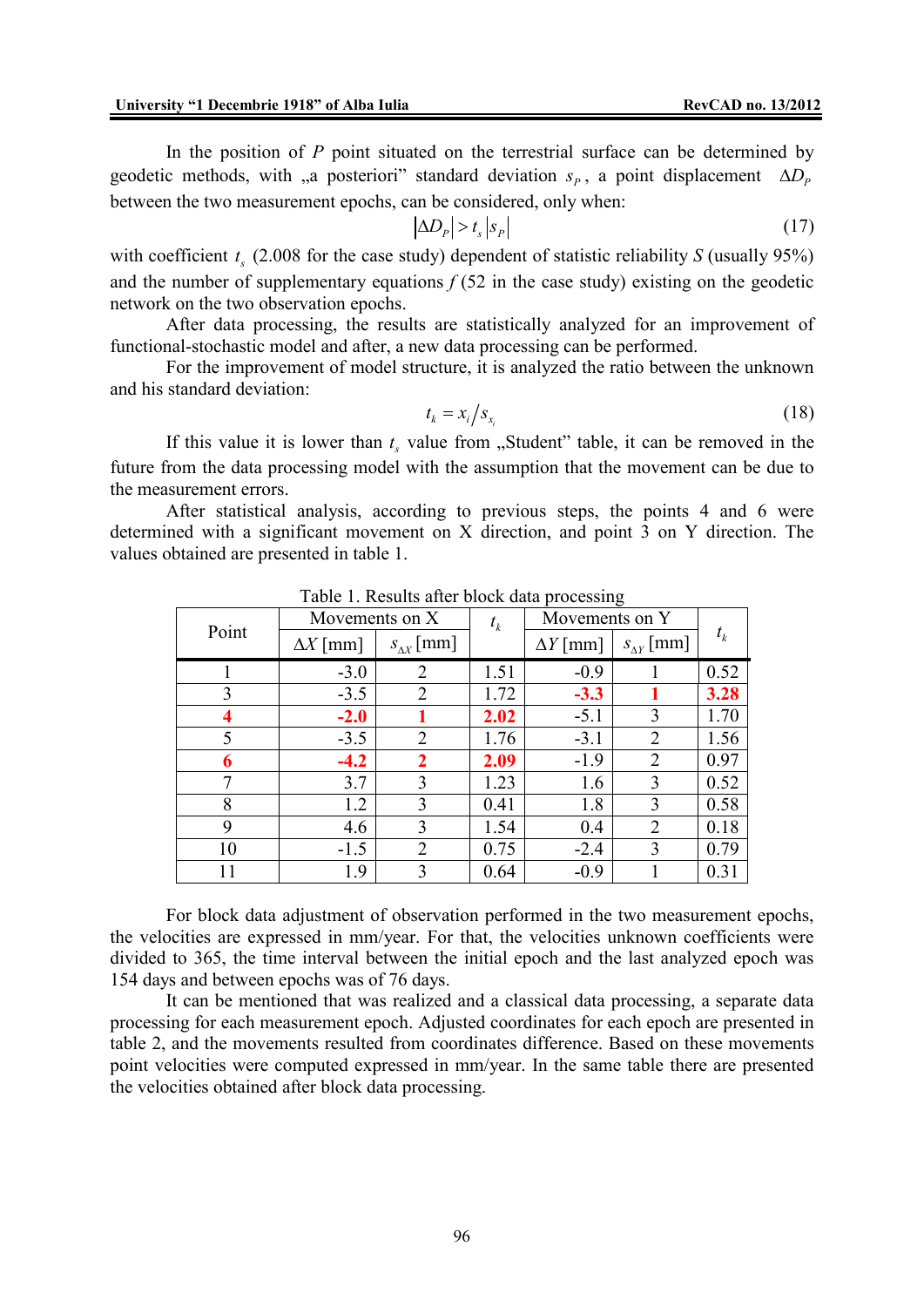|                                  |                |                        |                |                        |                |                      |                |        | <b>DYNAMIC</b>  |         |
|----------------------------------|----------------|------------------------|----------------|------------------------|----------------|----------------------|----------------|--------|-----------------|---------|
| <b>CLASSICAL (STATIC) METHOD</b> |                |                        |                |                        |                |                      |                |        | <b>METHOD</b>   |         |
|                                  | Coord. Epoch 1 |                        | Coord. Epoch 2 |                        | Movements      |                      | <b>Site</b>    |        | <b>Site</b>     |         |
| Point                            |                |                        |                |                        |                |                      | velocities     |        | velocities      |         |
|                                  | X[m]           | Y<br>$\lceil m \rceil$ | X[m]           | Y<br>$\lceil m \rceil$ | mm             | $\lceil$ mm $\rceil$ | $\lceil$ mm/y] |        | $\text{[mm/y]}$ |         |
|                                  | 8356.193       | 8714.931               | 8356.189       | 8714.930               | $-4$           | $-1$                 | $-9.5$         | $-2.4$ | $-8.1$          | $-2.5$  |
| 3                                | 8662.716       | 8542.839               | 8662.712       | 8542.836               | $-4$           | $-3$                 | $-9.5$         | $-7.1$ | $-9.3$          | $-8.8$  |
| $\overline{4}$                   | 8504.098       | 8978.713               | 8504.095       | 8978.712               | $-3$           | $-1$                 | $-7.1$         | $-2.4$ | $-5.4$          | $-13.7$ |
| $\overline{5}$                   | 8658.547       | 8887.771               | 8658.545       | 8887.777               | $-2$           | $\theta$             | $-4.7$         | 0.0    | $-9.4$          | $-8.3$  |
| 6                                | 8798.501       | 8792.312               | 8798.499       | 8792.313               | $-2$           |                      | $-4.7$         | 2.4    | $-11.2$         | $-5.2$  |
| 7                                | 8819.025       | 9170.281               | 8819.028       | 9170.286               | $\overline{3}$ | 5                    | 7.1            | 11.8   | 9.9             | 4.2     |
| 8                                | 9049.626       | 9023.666               | 9049.627       | 9023.669               |                | $\overline{3}$       | 2.4            | 7.1    | 3.3             | 4.7     |
| 9                                | 8984.782       | 9458.288               | 8984.788       | 9458.291               | 6              | 3                    | 14.2           | 7.1    | 12.4            | 1.1     |
| 10                               | 9266.562       | 9352.256               | 9266.561       | 9352.254               | $-1$           | $-2$                 | $-2.4$         | $-4.7$ | $-4.0$          | $-6.4$  |
| 11                               | 9158.198       | 9762.665               | 9158.205       | 9762.664               | 7              | $-1$                 | 16.6           | $-2.4$ | 5.1             | $-2.5$  |

| Table 2. Comparison between velocities obtained by two methods |                                  |  |  |
|----------------------------------------------------------------|----------------------------------|--|--|
|                                                                | (Classical – static and dynamic) |  |  |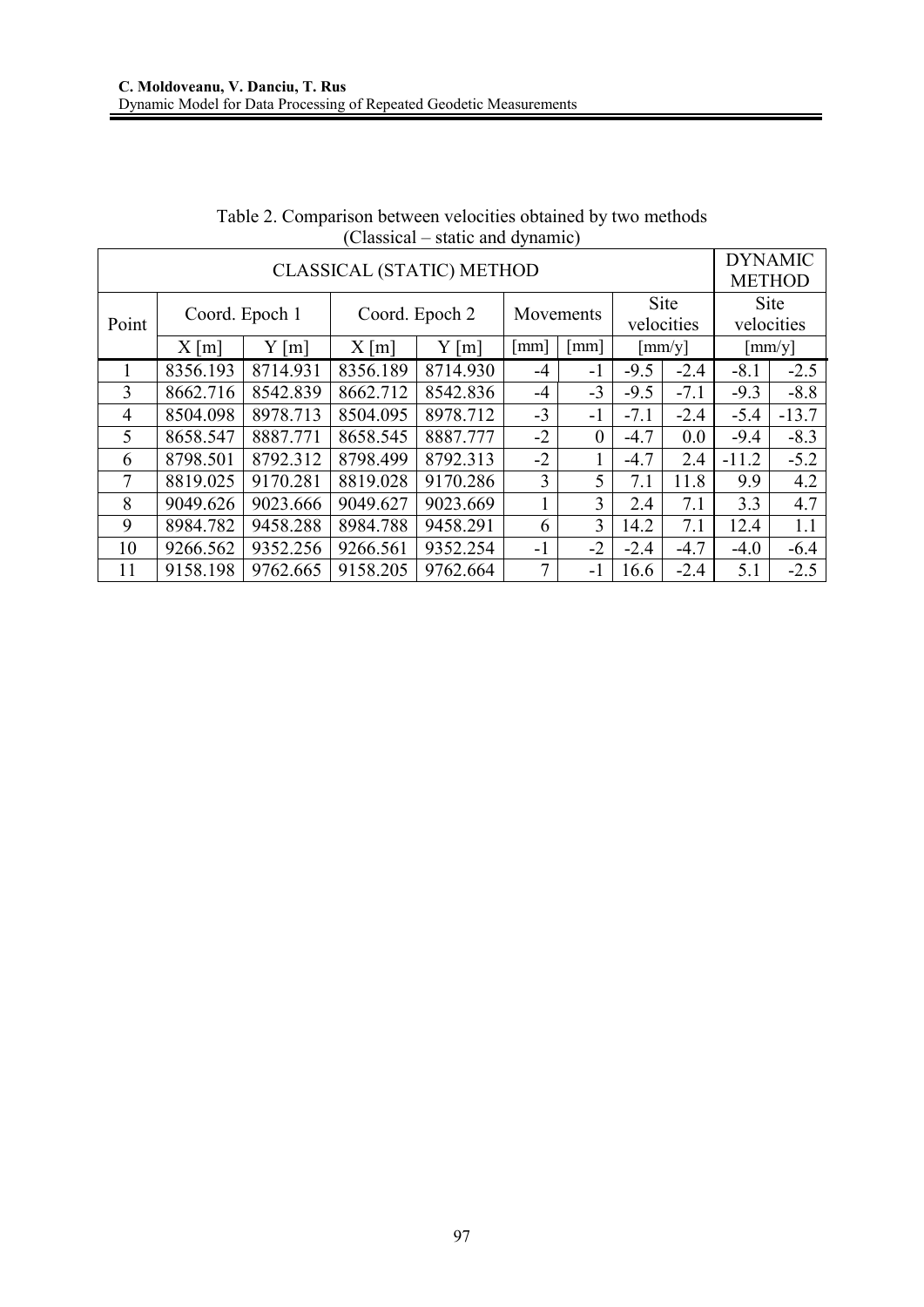

Fig. 3. Geodetic network sketch with movement vectors

### **5. Conclusions**

On the present paper the authors have presented a method for data processing of repeated observations performed in geodetic network with the goal to determine the network points movements. There are also other more complex data processing methods for repeated observations and movements determination involving deeper information on data processing and mathematical statistics. The proposed method it is much more simple and it is accompanied by a statistical analysis of results making it more reliable than conventional methods to determine movements.

From results analysis of the two data processing presented in table 2, it can be observed that in few points there are differences between the velocities obtained. The problem it is that on conventional data processing (separated on measurement epochs) movements can be obtained from coordinate differences, but cannot say anything about these movements, in the sense they are or not significant.

The proposed method of data processing with a dynamic model, the movements and site movement velocities are determined, and the most important is that a statistical analysis of results it is performed which shows that movements are significant or due to measurements errors.